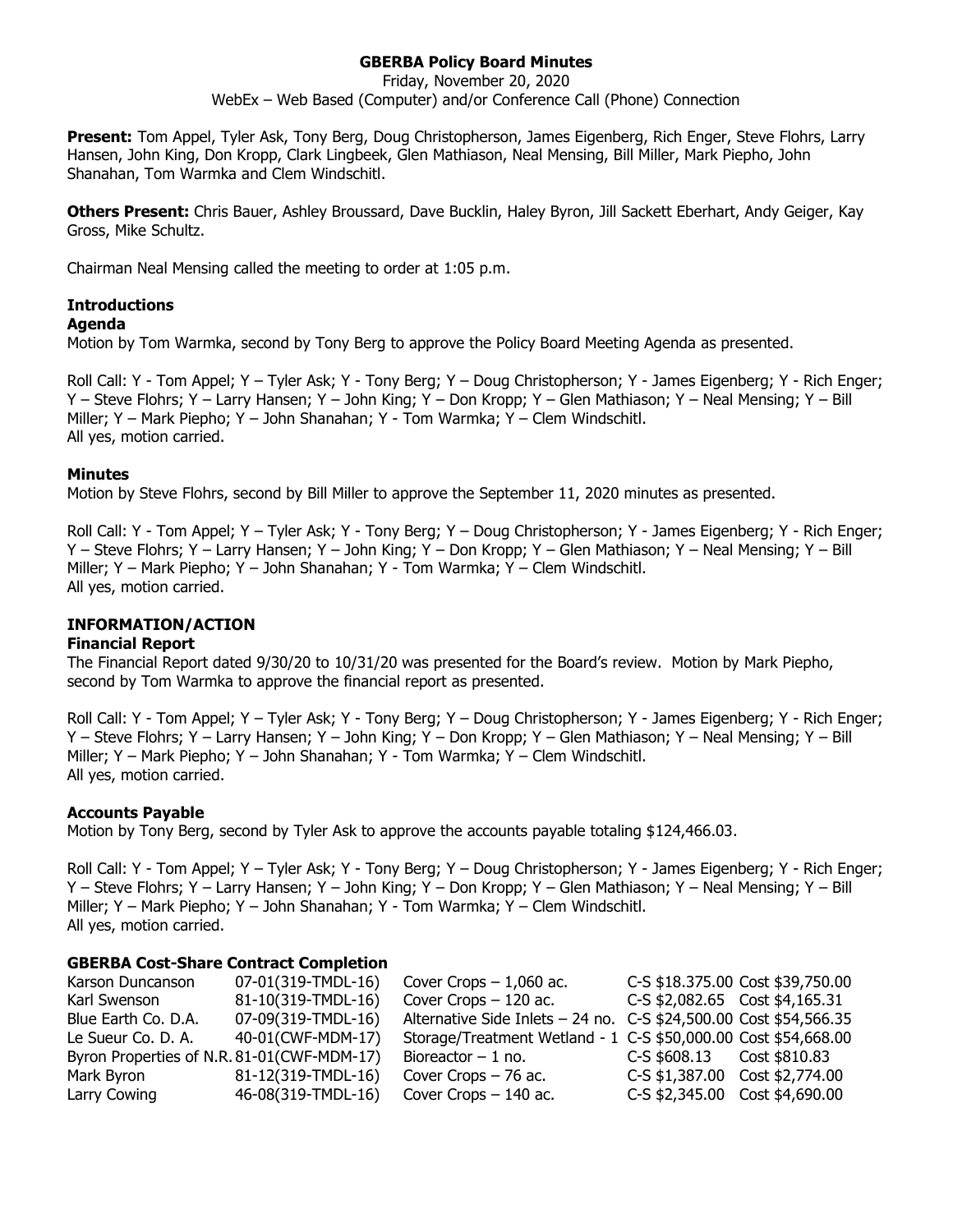## **PAGE 2 GBERBA POLICY MINUTES NOVEMBER 20, 2020**

Motion by Don Kropp, second by Clem Windschitl to approve the GBERBA Cost-Share contract final payments for Karson Duncanson (319-TMDL-16-07-01) - \$18,375.00; Karl Swenson (319-TMDL-16-81-10) - \$2,082.65; \$Blue Earth Co. D.A. (319-TMDL-16-07-09) - \$24,500.00; Le Sueur Co. D.A. (CWF-MDM-17-40-01) - \$50,000.00; Byron Properties of New Richland (CWF-MDM-17-81-01) - \$608.13; Mark Byron (319-TMDL-16) - \$1,387.00; and Larry Cowing (319- TMDL-16-81-12) - \$2,345.00. Motion carried.

Roll Call: Y - Tom Appel; Y – Tyler Ask; Y - Tony Berg; Y – Doug Christopherson; Y - James Eigenberg; Y - Rich Enger; Y – Steve Flohrs; Y – Larry Hansen; Y – John King; Y – Don Kropp; Y – Glen Mathiason; Y – Neal Mensing; Y – Bill Miller; Y – Mark Piepho; Y – John Shanahan; Y - Tom Warmka; Y – Clem Windschitl. All yes, motion carried.

## **MAWQCP Contract Approval**

| John Brake              | MAWQCP(53-5-13) | Worksheet Incentive               | \$100.00 |
|-------------------------|-----------------|-----------------------------------|----------|
| <b>Brent Miller</b>     | MAWQCP(51-5-17) | Worksheet Incentive               | \$100.00 |
| Scott Haase             | MAWQCP(22-6-23) | Worksheet/Certification Incentive | \$300.00 |
| Gleisner Farms LLC      | MAWQCP(52-6-02) | Worksheet Incentive               | \$100.00 |
| Dan Roemhildt           | MAWQCP(81-6-07) | Worksheet Incentive               | \$100.00 |
| <b>Willis Sandbulte</b> | MAWQCP(67-5-19) | Worksheet Incentive               | \$100.00 |
| <b>Brian Fick</b>       | MAWQCP(67-5-20) | Worksheet/Certification Incentive | \$300.00 |

Motion by Tom Warmka, second by Tony Berg to approve the MAWQCP incentive payments for Brake, Miller, Gleisner Farms LLC, Roemhildt and Sandbulte (\$100.00); Haase and Fick (\$300.00).

Roll Call: Y - Tom Appel; Y – Tyler Ask; Y - Tony Berg; Y – Doug Christopherson; Y - James Eigenberg; Y - Rich Enger; Y – Steve Flohrs; Y – Larry Hansen; Y – John King; Y – Don Kropp; Y – Glen Mathiason; Y – Neal Mensing; Y – Bill Miller; Y – Mark Piepho; Y – John Shanahan; Y - Tom Warmka; Y – Clem Windschitl. All yes, motion carried.

## **Grant Balances and Projects Report** – Disbursed.

#### **GBERBA 2019 Audit** – Review and Discussion.

Motion by Jim Eigenberg, second by Rich Enger to approve the 2019 Financial Audit for the Greater Blue Earth River Basin Alliance.

Roll Call: Y - Tom Appel; Y – Tyler Ask; Y - Tony Berg; Y – Doug Christopherson; Y - James Eigenberg; Y - Rich Enger; Y – Steve Flohrs; Y – Larry Hansen; Y – John King; Y – Don Kropp; Y – Glen Mathiason; Y – Neal Mensing; Y – Bill Miller; Y – Mark Piepho; Y – John Shanahan; Y - Tom Warmka; Y – Clem Windschitl. All yes, motion carried.

## **GBERBA Joint Powers Agreement** – Review and Discussion

Motion by Mark Piepho, second by Steve Flohrs to approve the GBERBA Joint Powers Agreement and request approval by all member counties and SWCDs by December 31, 2020.

Roll Call: Y - Tom Appel; Y – Tyler Ask; Y - Tony Berg; Y – Doug Christopherson; Y - James Eigenberg; Y - Rich Enger; Y – Steve Flohrs; Y – Larry Hansen; Y – John King; Y – Don Kropp; Y – Glen Mathiason; Y – Neal Mensing; Y – Bill Miller; Y – Mark Piepho; Y – John Shanahan; Y - Tom Warmka; Y – Clem Windschitl. All yes, motion carried.

Clark Lingbeek joined the meeting at 1:35 p.m.

## **GBERBA By-Laws** – Review and Discussion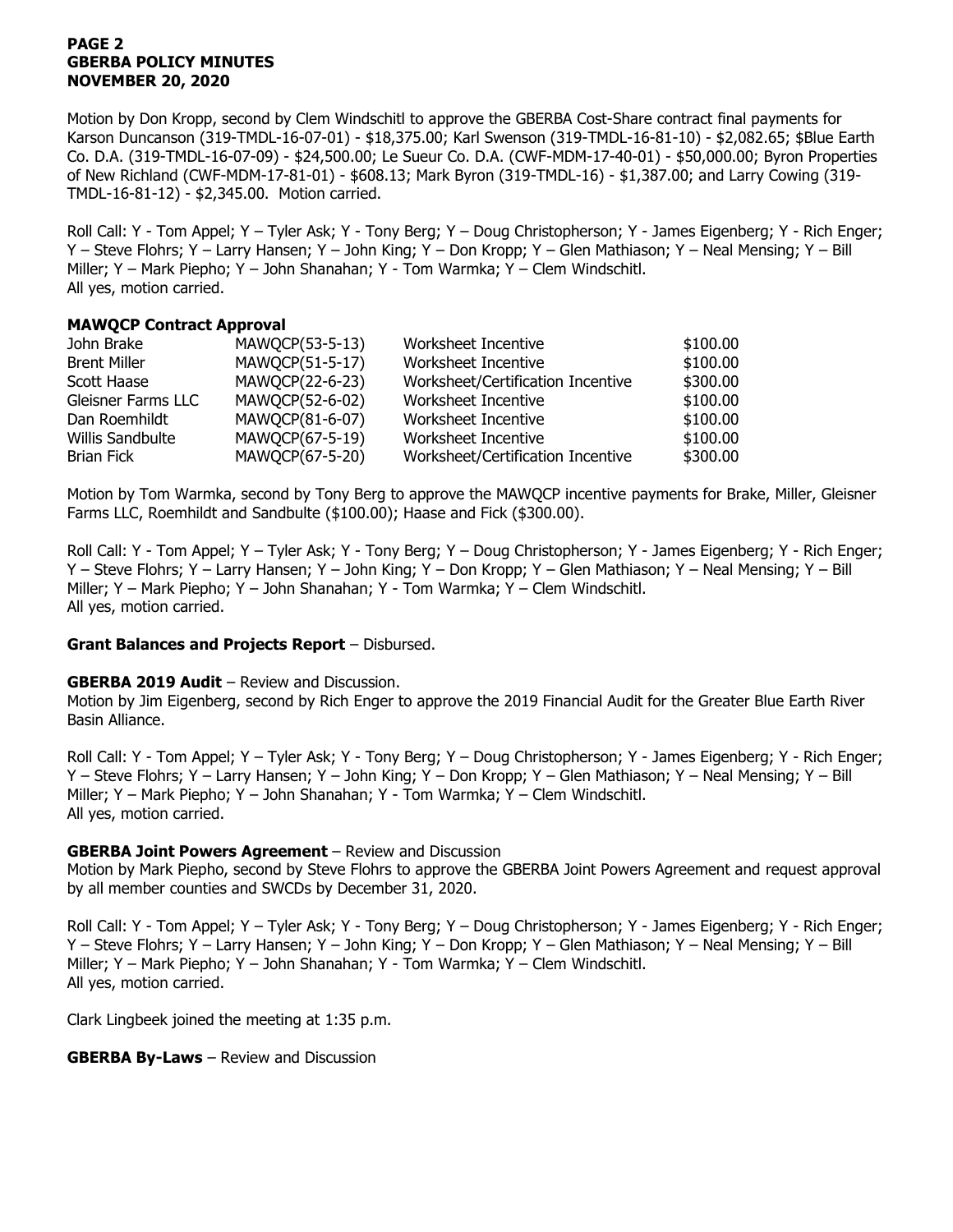## **PAGE 3 GBERBA POLICY MINUTES NOVEMBER 20, 2020**

## **Request for Extension – FY17 Multipurpose Drainage Management Grant**

Motion by Clark Lingbeek, second by Bill Miller to approve requesting a second extension for the FY17 Multipurpose Drainage Management Grant expiring December 31, 2020 with new end date of April 30, 2021.

Roll Call: Y - Tom Appel; Y – Tyler Ask; Y - Tony Berg; Y – Doug Christopherson; Y - James Eigenberg; Y - Rich Enger; Y – Steve Flohrs; Y – Larry Hansen; Y – John King; Y – Don Kropp; Y - Clark Lingbeek; Y – Glen Mathiason; Y – Neal Mensing; Y – Bill Miller; Y – Mark Piepho; Y – John Shanahan; Y - Tom Warmka; Y – Clem Windschitl. All yes, motion carried.

# **Coordinator Report**

# **MN Agricultural Water Quality Certification Program**

Update on progress made in areas 5 and 6 – See Certification Specialist Reports. Over 700,000 acres and over 900 certified producers statewide!

GBERBA has the Area 5 and 6 MAWQCP administrative contract approved through 2021. The Minnesota Agricultural Water Quality Certification Program has launched three new endorsements in addition to 10-year certification a farmer or landowner receives in the program. The endorsements are for soil health, integrated pest management, and wildlife.

# **2017 MPCA 319 Grant - Cover Crops and Alternative Tile Intakes**

An Implementation Policy Paper for this grant titled "Greater Blue Earth River Basin TMDL Implementation" is found on the GBERBA web site. Cover crops: \$50.00 dollars per acre maximum, 50% c/s (\$25.00 ac.). Prioritization required. Alternative intakes: Rock and pattern tile. \$500.00 maximum with 50% cost share.

Perforated risers, broom and other water quality intakes: \$200.00 maximum and 50% cost share. These are federal dollars and require state or local match.

For 2020, the cover crop acre limits are removed. The 50% cost share rate will continue. GBERBA staff has requested and received an extension of this grant due to 2019 weather conditions and the Covid-19 outbreak. The new end date of the grant will be August 31, 2021. This grant funding is now running short. Funding will be awarded as available. Please pass this notice on to new landowners wishing to apply.

# **2017 CWF Grant- Multipurpose Drainage Management**

Multipurpose Drainage Management - \$301,200: Projects for this Drainage Grant will need to be located in public ditch sheds. GBERBA member entire counties are eligible. Priority parameters to identify the eligible ditches. A guidance policy sheet is online.

A grant Work Plan Revision approved by the BWSR to allow for CAP 130 Drainage Water Management plans and for Structures for Water Control.

The Grant expiration date is 12-31-2020.

At this time, GBERBA WILL apply for a second grant time extension. In addition, GBERBA can pay grant-engineering funds to approved projects even if not constructed prior to grant deadline. If approved the new grant end date will be April 30, 2021.

## **One Watershed One Plan Planning Grants, Watonwan and Le Sueur Watersheds**

The Watonwan 1W1P plan is going to a Southern Regional BWSR Board meeting where staff will deliver a plan presentation on November 19, 2020 at 9 am.

A GBERBA committee is working to assist with writing a new GBERBA Joint Powers Agreement document and By-laws. The new JPA document would allow for the Watonwan, Le Sueur, and Blue Earth Watersheds 1W1P boards to utilize the GBERBA structure if the individual watersheds 1W1P boards see a benefit to do so.

BWSR has approved the Le Sueur 1W1P Planning grant.

**Staff Reports Area 6 Certification Specialist** – Herman Bartsch – See Handout **Area 5 Certification Specialist** – Danielle Evers - See Handout **MAWQCP Conservation Corp Member** – Ashley Broussard – See Handout